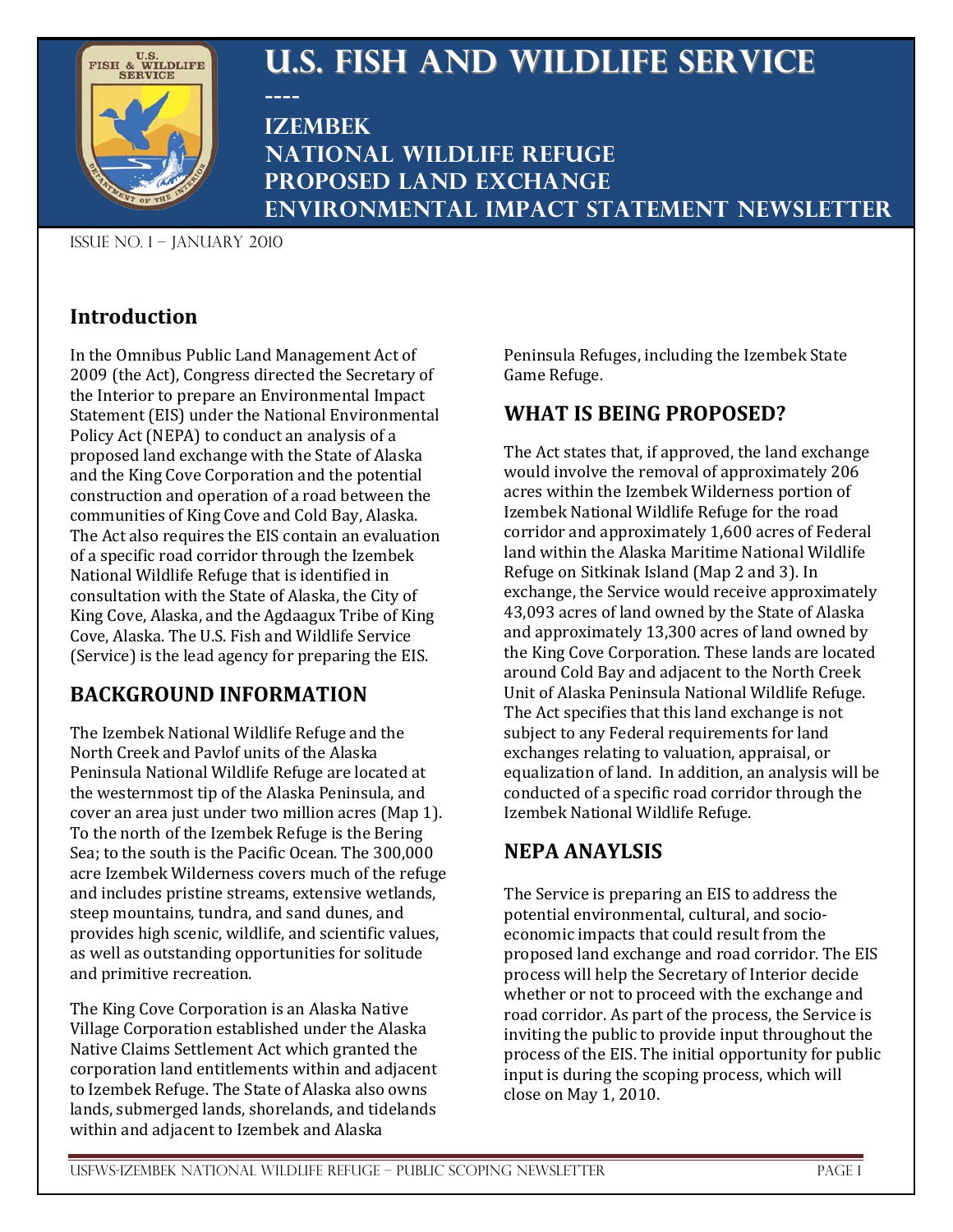#### **What is Scoping?**

Scoping is the process of actively acquiring input from the public and other interested Federal, State, Tribal, and local agencies. Information gained during scoping assists the lead agency in identifying potential environmental issues, alternatives, and mitigation measures associated with development of the proposed project. The process provides a mechanism for "narrowing" the scope of issues so that the EIS can focus the analysis on areas of high interest and concern. Your participation in the scoping process is a vital component to preparing a sound EIS. The scoping process provides the public and agencies opportunities for meaningful involvement in the decision-making process. As the lead agency, the Service is responsible for the development of the EIS, which includes:<br>
• A process for

- A process for public participation
- Identifying project issues and concerns
- Identifying the purpose and need for the proposed action
- Describing the affected environment
- Developing alternatives
- Evaluating the effects of the alternatives for the proposed project

## **HOW YOU CAN BE INVOLVED**

This newsletter is the first in a series of newsletters that will be issued periodically to keep the public informed about the EIS preparation and project development. This first issue offers information about the scoping process to encourage public participation and input. We will accept written comments until May 1, 2010. You can learn more by attending one of our public scoping meetings.

#### **Scoping Meeting Dates and Locations:**

Anchorage, AK Public Scoping Meeting Thursday, March 4, 2010 – 5:00 to 8:00 p.m. Wilda Marston Theater, Loussac Public Library 3600 Denali Street, Anchorage, AK 99503

Washington DC Public Scoping Meeting Thursday, March 11, 2010 – 1:00 to 4:00 p.m. Main Auditorium, U.S. Department of the Interior, 1849 C Street NW, Washington, DC 20240

King Cove, Cold Bay, False Pass, Sand Point, and Nelson Lagoon, AK Public Scoping Meetings Meetings are tentatively scheduled for the last week of April, 2010. Details of these meetings will be announced locally 30 days prior; however, last minute schedule changes may occur due to weather or other unforeseen circumstances.

#### Public Scoping Ends May 1, 2010

The Service is requesting input from Federal, State and Tribal agencies, local governments, private organizations, refuge users, and the public to help identify the issues associated with the proposed project. Your input is important to the process. Public scoping comments can be submitted to the Service using the following methods:

- Email: *[izembek\\_eis@fws.gov](mailto:izembek_eis@fws.gov)*;
- Fax: Attn: Stephanie Brady, (907) 786- 3965; or
- U.S. Mail: Stephanie Brady, Project Coordinator, U.S. Fish and Wildlife Service, 1011 East Tudor Rd., MS-231, Anchorage, AK 99503.

This is not the only opportunity you will have to comment on this project. When the EIS has been prepared and distributed, you will have an opportunity to make further comments.

# **PROJECT TIMELINE1 AND COOPERATORS**

| <b>EIS Step</b>                               | <b>Completion Date</b>   |
|-----------------------------------------------|--------------------------|
| Scoping                                       | May 1, 2010              |
| Draft EIS public review starts March 31, 2011 |                          |
| Final EIS released                            | <b>February 28, 2012</b> |
| Record of Decision                            | April 30, 2012           |
| <b>Public Interest Finding</b>                | April 30, 2012           |

<sup>1</sup> Timeline is contingent upon funding.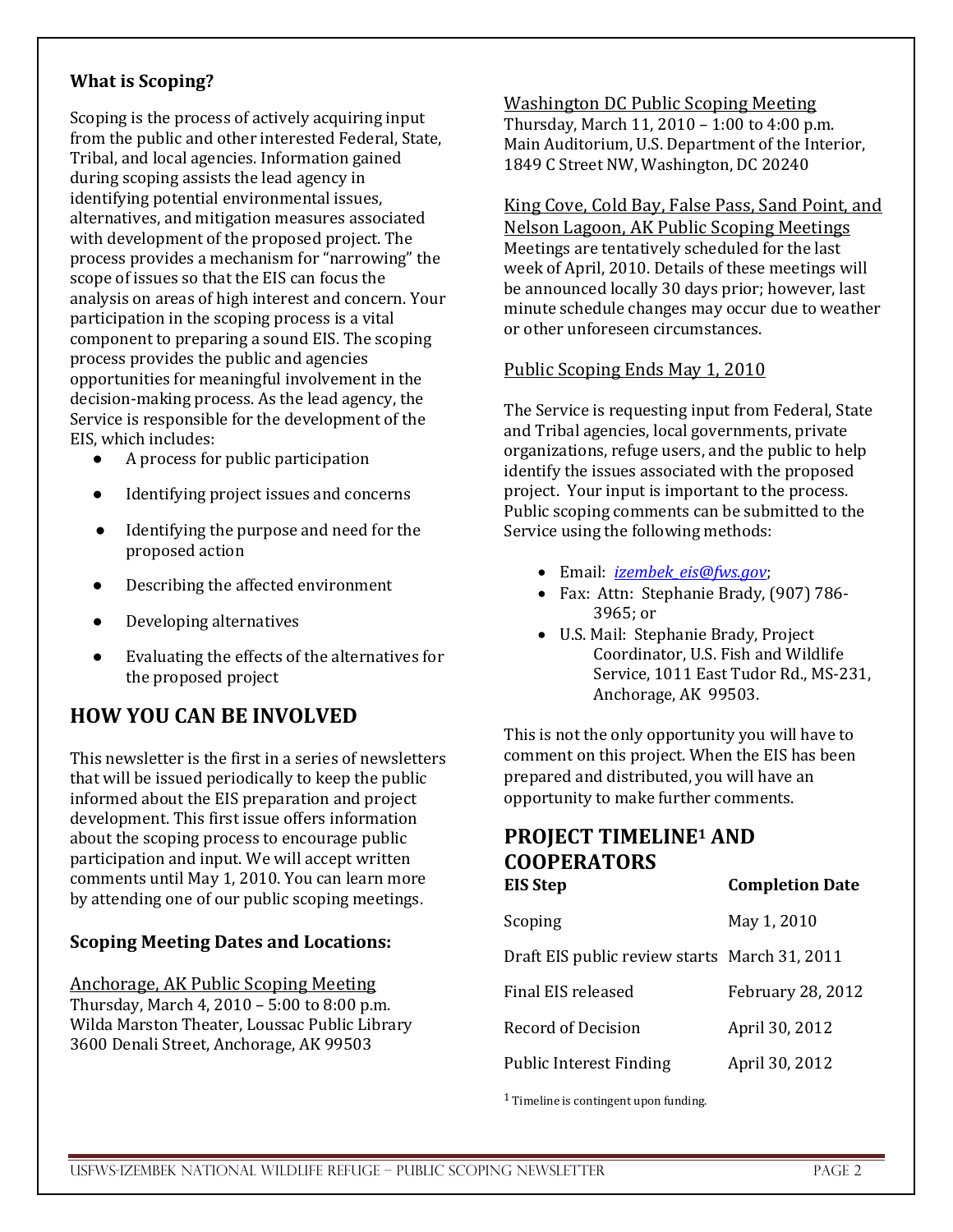Project cooperators may include U.S. Army Corps of Engineers, U.S. Department of Transportation Federal Lands Highways Program), State of Alaska, Aleutians East Borough, City of King Cove, King Cove Corporation, Agdaagux Tribe of King Cove, and the Alaska Migratory Bird Co-Management

Council. The Service is the lead agency with final responsibility for the EIS. After the EIS is completed, the Secretary of the Interior must determine that the land exchange is in the public interest.

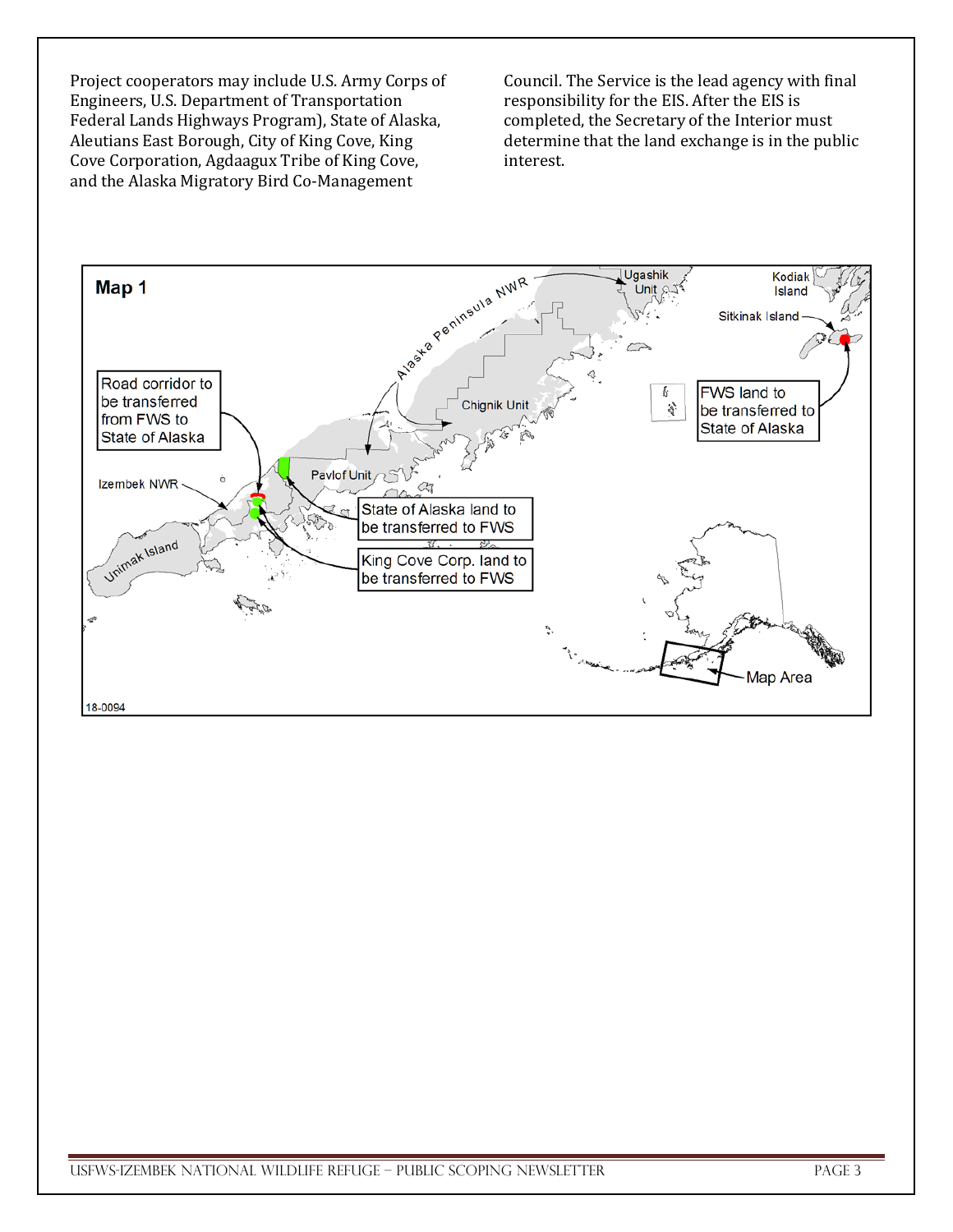